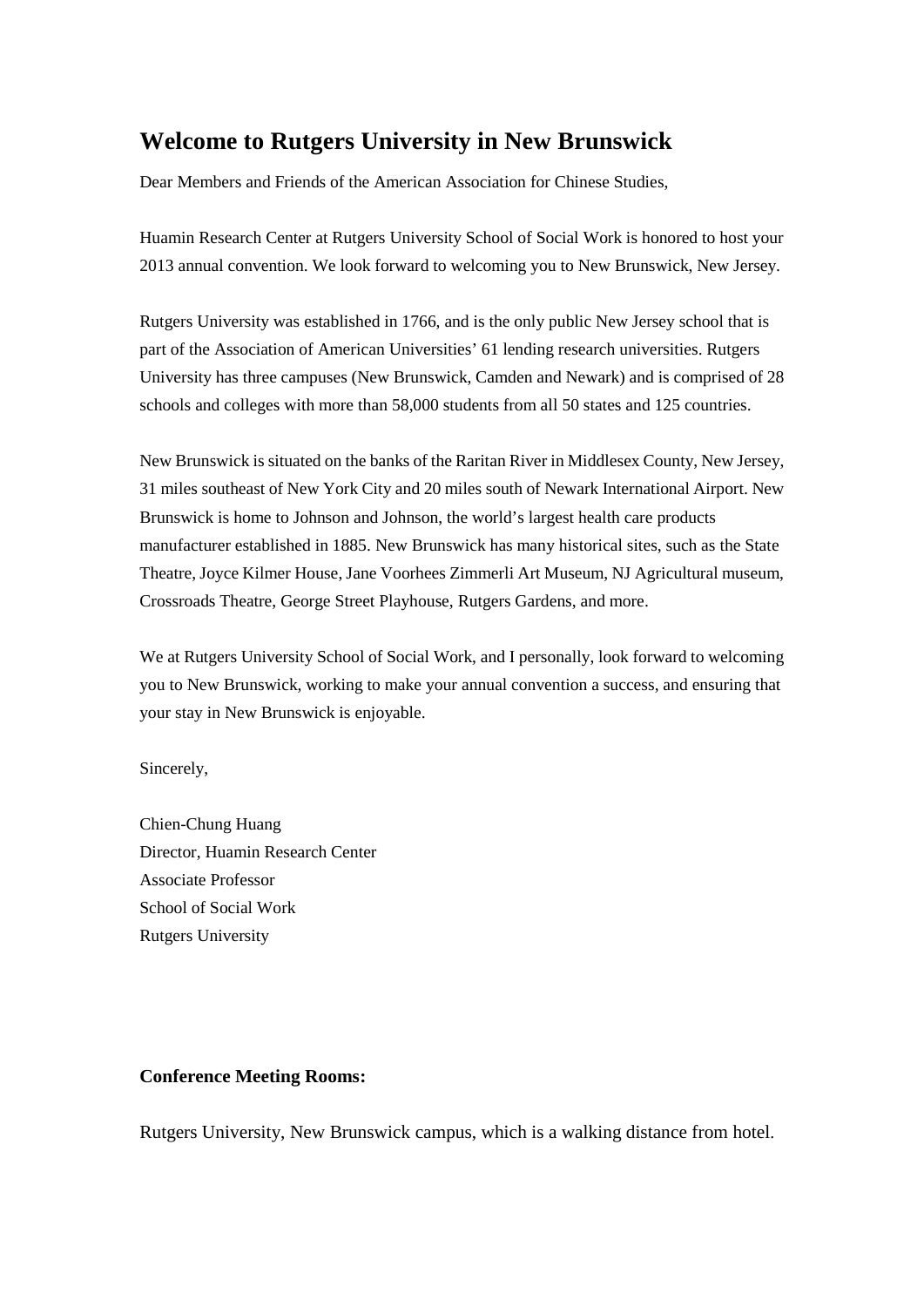# **Conference Hotel:**

**Heldrich Hotel 10 Livingston Avenue, New Brunswick, NJ 08901 Telephone : (732) -729-4670** 

# <http://www.theheldrich.com/default.asp>

Room rate: 109, plus tax  $=$  \$125. Breakfast not included.

Amenities: Complimentary Wireless High Speed Internet Access, on-site fitness center and swimming pool. When you make hotel reservation, please refer to the group rate of the AACS setup by Rutgers University.

To book hotel online, visit TheHeldrich.com and click on the Check Availability button, which will open the Calendar Booking screen. Select the Group Code option, located below the banner logo. Input your **Group Attendee Code 199097** and then click the Update button. Select your Arrival and Departure Dates and the number of guests and then click Continue. Select your preferred Bed Type, fill in the appropriate Information Fields, and then click Submit.

If you require telephone assistance with your reservation please dial 866-609-4700 between 8 AM and 8 PM EST and give the reservation agent Group Attendee Code 199097 to make the reservation.

# Reservations utilizing the group code must be made by **September 10.**

# **Directions to the Heldrich Hotel**

# **1. By Air**

# **Newark Liberty International Airport**

Newark Liberty International Airport [Airport Code: EWR] is conveniently located approximately 25 minutes from The Heldrich and is easily accessible by car and rail. The airport is served by most major airlines and offers non-stop service to major domestic and international airports. For more information on Newark Liberty International Airport please [click here.](http://www.panynj.gov/CommutingTravel/airports/html/newarkliberty.html)

# **AirTrain service to Newark Airport**

Access to and from Newark Liberty International Airport is now even easier with the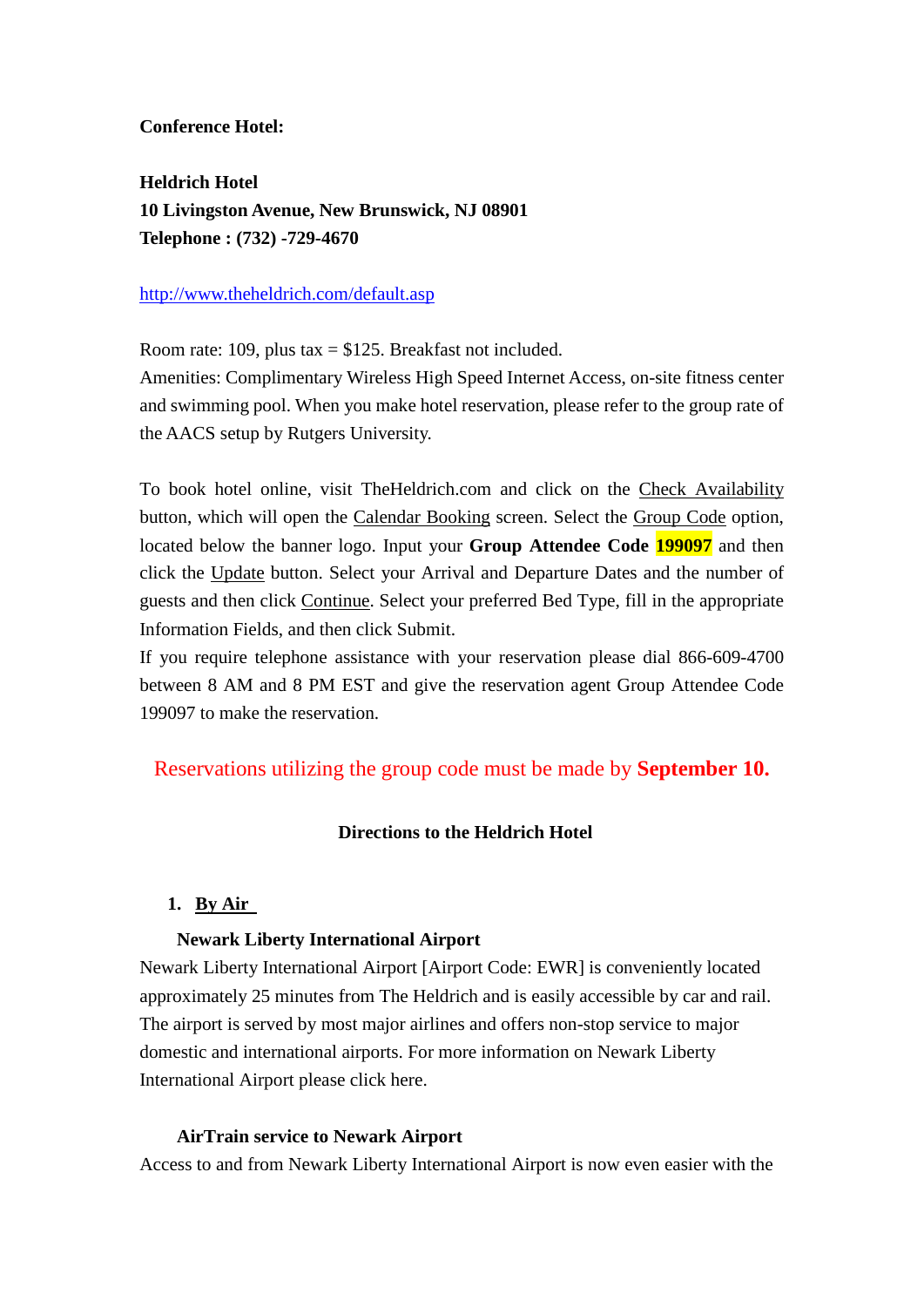introduction of the AirTrain. The AirTrain links the airport terminals to the New Jersey Transit Station at Newark Airport. [Click here](http://www.panynj.gov/airtrainnewark/index.php) for more information.

# **AirTrain from Newark Airport to The Heldrich**

After claiming your bags, proceed to the AirTrain station located in your terminal.

 Board the AirTrain in the direction of the RailLink station. (There is no charge to ride the AirTrain)

At the RailLink station, proceed to the NJ Transit ticket vending area.

 Purchase a ticket to the New Brunswick Station from a ticket vending machine. The fare is \$12.00 one way and the machines accept cash and credit/debit cards.

 Proceed through the turnstiles to the boarding platforms. Be sure to retain your ticket as you will need to show it to the conductor aboard the train.

 Follow the signs to the platform for the NJ Transit Northeast Corridor line to Trenton. Board the next available train.

Exit the train at the New Brunswick station.

 The New Brunswick station is located approximately 4 blocks from The Heldrich and transportation may be arranged by contacting the hotel in advance.

 To walk to The Heldrich, cross Albany Street and proceed left to George Street. Turn right on George Street and continue to Livingston Avenue. The hotel will be on your right.

# **AirTrain to Newark Airport from The Heldrich**

- Be sure to allow ample time for the train ride to the airport station. Times vary from 28 minutes for an express train to 37 minutes for a local train. Also allow for approximately 10 minutes for the AirTrain ride from the station to the terminals.
- Purchase a ticket at the New Brunswick station for Newark Liberty International Airport. (Do not confuse the airport station with Newark Penn Station, which does not serve the airport)
- Follow the platform signs for northbound trains to New York and await the next NJ Transit train.
- Be sure to retain your ticket in a convenient place as you will need it to exit the airport station.
- Exit the train at the Newark Liberty International Train station and follow the signs to the AirTrain platform.
- All AirTrains from the station return to the airport, so you may board any train on the platform.
- Consult the maps on the platform or within the train car for the correct terminal for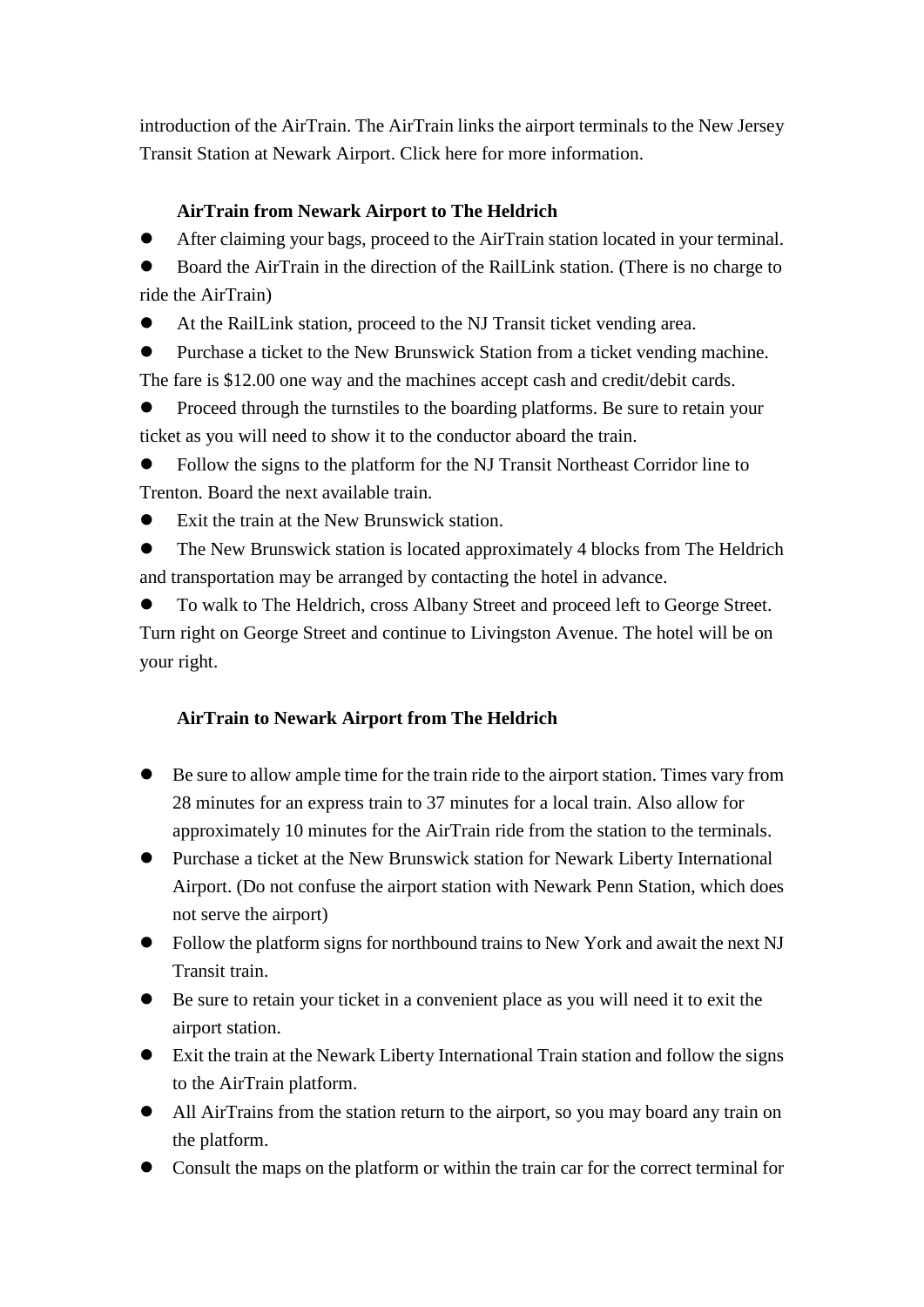your airline.

# **Car (around \$60 and more) and Shuttle service (between \$40 and \$50) can be arranged from Newark Airport to The Heldrich via**

**Gem Limo:** 800-223-1161 or [www.gemlimo.com](http://www.gemlimo.com/) **Dial 7 Car Service:** 800-777-8888 or www.dial7.com **State Shuttle bus**: 800-427-3207 or http://www.stateshuttle.com

## **2. By Car**

### **From New Jersey Turnpike (northbound or southbound)**

Take Exit 9 (New Brunswick) Follow signs for Route 18 North Exit Route 18 at New Street Proceed to third traffic light and turn right onto Livingston Avenue Hotel entrance will be on your right.

### **From Route 1 (northbound or southbound)**

Exit Route 1 at Route 18 North Take Route 18 North and follow above directions

#### **From Garden State Parkway (northbound or southbound)**

Take Exit 129 and follow signs for New Jersey Turnpike South Follow directions above

### **From I-287 Southbound**

Take Exit 10 for CR-527/Easton Avenue Bear right and follow signs to New Brunswick Follow Easton Avenue until it ends at Albany Street. Turn left on Albany Street Turn right at 1st light on to George Street Turn right at 4th light on to Livingston Avenue Hotel entrance is immediately on your left